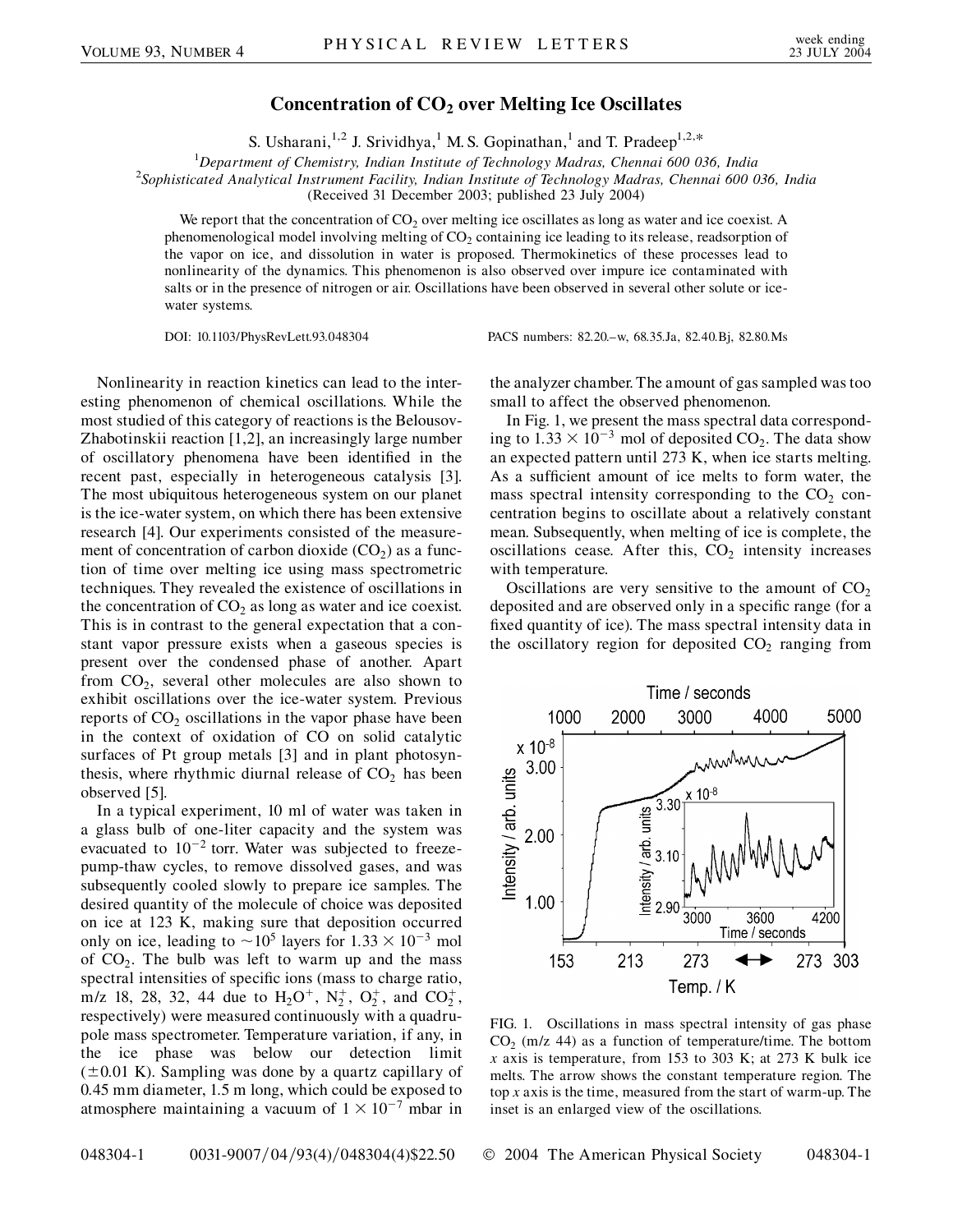$2.66 \times 10^{-4}$  to  $2.13 \times 10^{-3}$  mol are shown in Fig. 2. Although the overall behavior of the spectra remains the same, the oscillations become insignificant outside the range of  $5.32 \times 10^{-4}$  to  $1.33 \times 10^{-3}$  mol for CO<sub>2</sub>.

A phenomenological model is proposed to account for the experimental results. This is adapted from a generic model introduced by Sal'nikov for thermokinetic oscillations [2,6]. Our model is based on the following assumed mechanism:

$$
M \xrightarrow{k_0} V \qquad \text{(i)}
$$
  
\n
$$
V \xrightarrow{k_1(T)} V_{\text{ad}} + \Delta H_1 \qquad \text{(ii)}
$$
  
\n
$$
V \xrightarrow{k_2(T)} V_{\text{diss}} + \Delta H_2 \qquad \text{(iii)}.
$$

Reaction (i) describes the melting of  $CO<sub>2</sub>$  containing ice  $(M)$  and consequent release of  $CO<sub>2</sub>$  vapor  $(V)$  into the gas phase. The vapor thus formed can readsorb on the ice [reaction (ii)], forming  $V_{ad}$ , and can dissolve in the water formed, giving rise to  $V_{\text{diss}}$  [reaction (iii)]. Both reactions (ii) and (iii) are taken to be exothermic [7,8] and hence are considered to have temperature dependent rate constants  $k_1(T)$  and  $k_2(T)$ , respectively.

Adoption of the above thermokinetic model is motivated by the observations, viz., (a) oscillations occur only during the melting of ice and (b) it is seen only for those molecules which have significant solubility and associated enthalpy changes.

The model has been constructed with the following assumptions:

(a) The endothermic melting of ice is isothermal and hence decoupled from other thermokinetic events. Thus, we have  $M(t) = M_0 e^{-k_0 t}$ , where  $k_0$  is the rate constant of melting and  $M_0$  is the initial concentration of  $M$ .

(b) The temperature dependent rate constants take the Arrhenius form:  $k_i(T) = A_i e^{-(E_i/RT)}$  for  $i = 1, 2$ .  $E_1$  and  $E<sub>2</sub>$  are the activation energies of adsorption and dissolution processes, respectively.



FIG. 2. Mass spectral intensity of varying quantities of  $CO<sub>2</sub>$ deposited over 10 g of ice. a, b, c, d, e, and f correspond to  $2.66 \times 10^{-4}$ ,  $5.32 \times 10^{-4}$ ,  $7.98 \times 10^{-4}$ ,  $1.06 \times 10^{-3}$ ,  $1.33 \times$  $10^{-3}$ , and  $2.13 \times 10^{-3}$  mol of CO<sub>2</sub>, respectively.

With these assumptions, the reaction scheme  $(i)$ – $(iii)$ leads to the following two variable dimensionless system of equations based on the law of mass action and heat balance [2]:

$$
\frac{d\alpha}{d\tau} = \mu - \kappa_1 \alpha e^{\theta} - \kappa_2 (\alpha_0 - \alpha) e^{k\theta}, \tag{1}
$$

$$
\frac{d\theta}{d\tau} = \alpha e^{\theta} + q\alpha e^{k\theta} - \theta.
$$
 (2)

Here  $\alpha$  refers to the dimensionless concentration of CO<sub>2</sub> gas in the vapor phase and  $\alpha_0$  the saturation concentration of  $CO<sub>2</sub>$  in water at temperature *T*, beyond which no dissolution takes place.  $\theta$  is the dimensionless temperature difference  $(T - T_m)$  between *T*, the temperature of the ice melt at the surface where adsorption and dissolution take place, and  $T_m$ , the constant temperature of the solid ice at melting.  $\tau$  is the scaled time,  $\mu$  is the mass of ice containing CO<sub>2</sub>, and  $\mu_0$  is its initial value.  $k_1(T)$  and  $k_2(T)$  are taken as  $k_1(T_m)e^{\theta}$  and  $k_2(T_m)e^{k\theta}$ , respectively [2].  $\kappa_1$  and  $\kappa_2$  are the dimensionless rate constants for reactions (ii) and (iii). *k* is the ratio of activation energies,  $E_1/E_2$ , and *q* is given by  $\kappa_2 \Delta H_2/\kappa_1 \Delta H_1$ . The dimensionless form of  $k_0$  is denoted as  $\varepsilon$ .

Microscopic mechanism of oscillations implied in Eqs. (1) and (2) is the following. Melting of  $CO<sub>2</sub>$  containing ice results in its release into the vapor phase, increasing its concentration. However, this increase leads to greater rates of depletion through readsorption on ice and dissolution of water. The nonlinear Arrhenius dependence of these rates on temperature autocatalyzes the depletion processes. The depletion rate eventually overtakes the rate of increase, leading to rapid reduction in the vapor concentration. As dissolution and adsorption rates increase, the temperature of the surface melt increases, again nonlinearly. But this increase in  $\theta$  is countered by Newtonian cooling of the melt by the surrounding ice. The concurrent occurrence of these processes gives rise to oscillations in  $\alpha$  and  $\theta$  that continue until all ice melts.

The dimensionless set of equations  $[(1)$  and  $(2)]$  was solved using MATLAB V.5.3. Most of the experimental quantities such as activation energies, heats of reaction, and rate constants required to estimate *a priori* the parameters appearing in Eqs. (1) and (2) are unavailable at present. Hence, we have used the following optimal set of parameters:  $\kappa_1 = 0.101$ ,  $\kappa_2 = 0.14$ ,  $\alpha_0 = 0.009$ ,  $k = 0.1$ , and  $q = 0.01$ . Damped oscillatory solutions exist for the following ranges of parameters: viz.  $0.06 \le \mu \le 0.28$ ,  $0.04 \le \kappa_1 \le 0.16$ ,  $0.05 \le \kappa_2 \le 0.4$ , and  $0.001 \le \alpha_0 \le$ 0.5.  $\alpha_0$ , the saturation concentration of the solute in water, is found to be the most sensitive parameter affecting the amplitude of oscillations in  $\alpha$  and  $\theta$ .

The simulated time series is compared with the experiment in Fig. 3. The simulation reproduces the following key features of the experimental observations: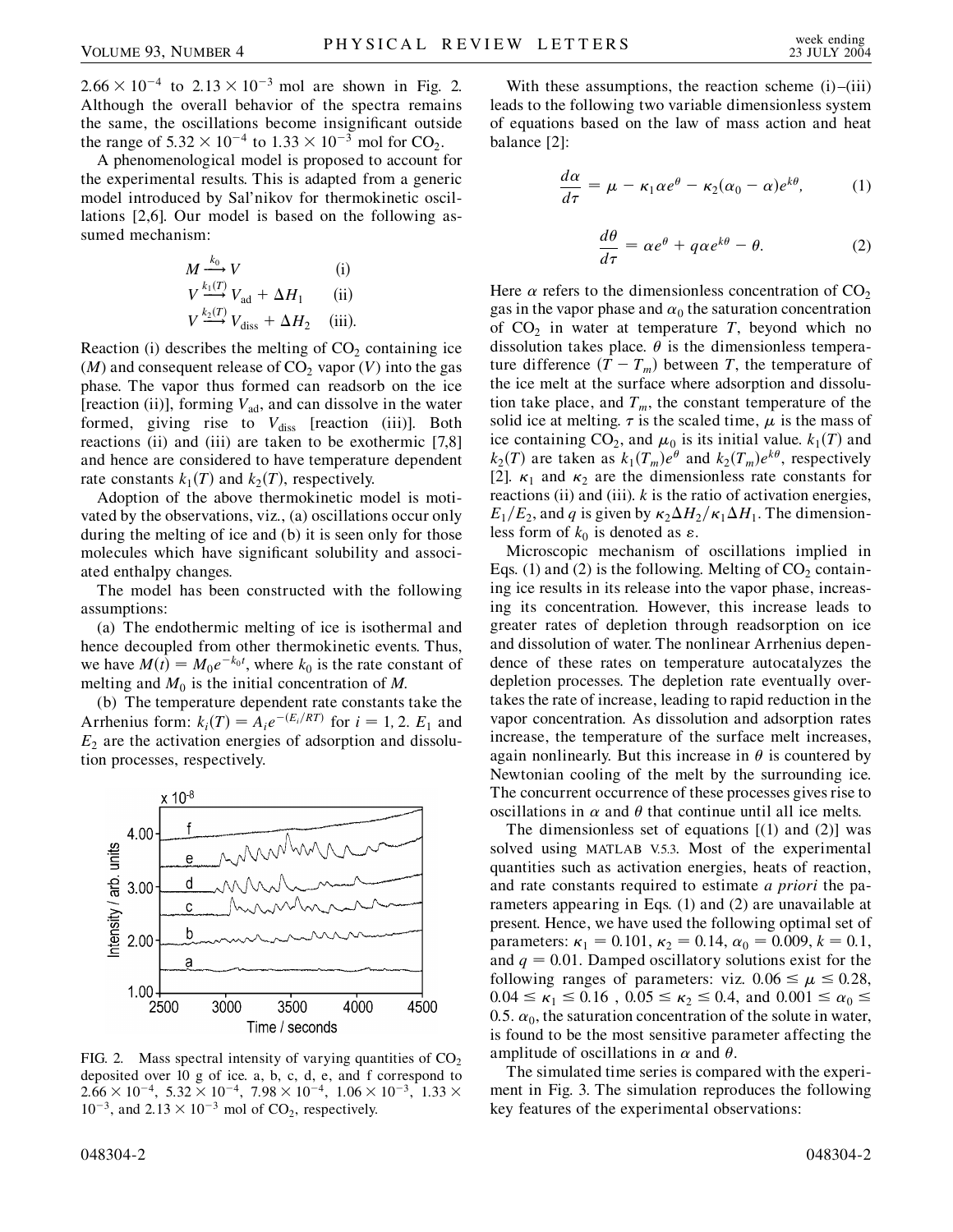

FIG. 3. Experimental time series of  $CO<sub>2</sub>$  for (a)  $2.13 \times 10^{-3}$  mol (no oscillations), (b)  $2.66 \times 10^{-4}$  mol (no oscillations), and (c)  $1.33 \times 10^{-3}$  mol. Simulated oscillations for (a')  $\mu_0 = 1.6$ ,  $\varepsilon = 0.04$ , (b')  $\mu_0 = 0.01$ ,  $\varepsilon = 0.001$ , and (c')  $\mu_0 = 0.8$ ,  $\varepsilon = 0.01$ .

1. No oscillations are observed at high  $(2.13 \times$  $10^{-3}$  mol) and low ( $\leq 2.66 \times 10^{-4}$  mol) initial quantities of deposited  $CO<sub>2</sub>$ . The model reproduces this behavior, when we take into account the increase of  $k_0$  and  $M_0$  with increasing quantities of deposited  $CO<sub>2</sub>$  [Figs. 3(a) and  $3(a')$  and  $3(b)$  and  $3(b')$ ].

2. Oscillations in vapor pressure commence sometime after melting begins and continue until melting is complete [Figs.  $3(c)$  and  $3(c')$ ]. In Fig.  $3(c)$  the steady increase in the concentration of  $CO<sub>2</sub>$  after the oscillatory phase is due to the continuous heating of the system after complete melting, which is not taken into account for modeling, and, hence, the simulated time series reaches a steady state, as is seen in Fig.  $3(c')$ .

3. The model predicts oscillations in  $\theta$  concurrent with the oscillations in the concentration of  $CO<sub>2</sub>$ . The temperature increases gradually until the melting starts, where it oscillates about a relatively constant mean, and after complete melting it further increases. This has been experimentally verified by temperature measurements.

4. The experimental system is always associated with some thermal noise. In order to take this into account, we added a suitable Gaussian noise component to  $\theta$ . In Fig. 4 we show the power spectra of experimental mass spectral data [Fig. 4(a)],  $\alpha$  before addition of noise component to  $\theta$ [Fig. 4(b)], and  $\alpha$  with the noise component [Fig.4(c)]. Improved agreement between the experiment and simu-



FIG. 4. Power spectra of (a) experimental data for  $1.33 \times$  $10^{-3}$  mol of deposited CO<sub>2</sub>, (b)  $\alpha$  without the noise component, and (c)  $\alpha$  with addition of 0.5% Gaussian noise (with zero mean and unit variance) in each iterative solution step of  $\theta$ , respectively.

lation as seen by the occurrence of additional frequencies after addition of the noise component [Fig. 4(c)] further supports the validity of the present thermokinetic model.

We have carried out experiments with other solutes such as diethyl ether, acetone, carbon tetrachloride, and n-hexane. Oscillatory behavior similar to the  $CO<sub>2</sub>$  system is observed in all cases except in n-hexane, which is least soluble in water.

While oscillations are observed for several solute-ice systems, the implications may be more relevant for atmospheric gases such as  $CO<sub>2</sub>$ . In this connection, it is interesting to note that oscillations in the atmospheric  $CO<sub>2</sub>$ concentration have been observed on geological time scales as well as annually [9]. However, our results may not be directly comparable to these phenomena in view of the different time scales, magnitude, and concentrations involved. Laboratory experiments show that such oscillations occur even for ice containing 3.5% NaCl, chosen to represent the concentration of seawater. It also occurs when nitrogen or air is present in the vapor phase.

Our findings are expected to be of general validity for the dynamics of the gas phase above a condensed system at the point of phase transition. It would be worthwhile to